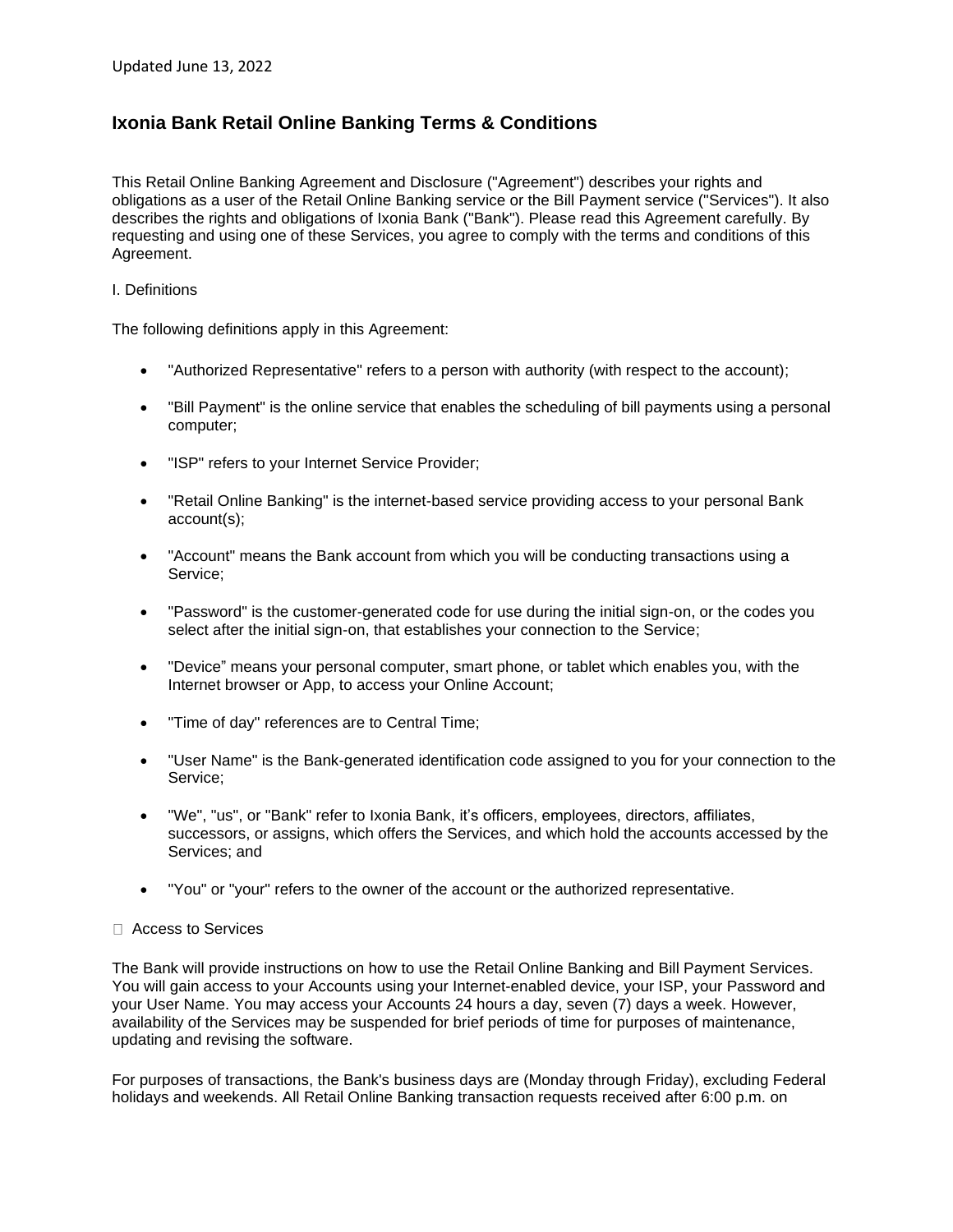business days and all transactions that are requested on Saturdays, Sundays, or holidays on which the Bank is closed, will be processed on the Bank's next business day.

- III. Banking Transactions with Retail Online Banking
	- A. Transfer of Funds. In addition to viewing account information, you may use Retail Online Banking to conduct the transfer of funds. You may make one-time transfers or schedule future or recurring transfers such as transfers to make loan payments. You may transfer funds among your checking accounts, savings accounts and money market accounts.

NOTE: Because regulations require the Bank to limit preauthorized transfers (including Retail Online Banking transfers), the following limitations apply:

-Statement Savings, Platinum Personal Savings, Cashus Kids Club Savings, and Money Market Savings account. You can make no more than six (6) transfers per statement period by preauthorized or automatic transfer or by telephone or Retail Online Banking.

B. Additional Services. New services may be introduced for Retail Online Banking from time to time. The Bank will notify you of the existence of these new services. By using these services when they become available, you agree to be bound by the rules that will be made available to you concerning these services.

## IV. Schedule of Fees

The Bank offers the benefits and convenience of Retail Online Banking to you. The Online Bill Pay \$5.00 fee will be waived for each monthly cycle during which you initiate at least one payment through Online Bill Pay.

#### V. Statements

You may receive your account statement monthly via email or through U.S. mail depending on the requirements of your checking account.

#### VI. Use of Your Security Password

You are responsible for keeping your User Name, Password, and Account information confidential. In order to protect yourself against fraud, you should adhere to the following guidelines:

- Do not give out your account information, Password, or User Name;
- Do not leave your device unattended while you are in the Bank's Retail Online Banking Site;
- Never leave your account information within range of others; and
- Do not send privileged account information (account number, Password, etc.) in any pubic or general e-mail system.

If you believe your password has been lost or stolen, or if you suspect any fraudulent activity on your account, call the Bank immediately at (920) 262-6952 between the hours of 8:00 a.m. to 5:00 p.m.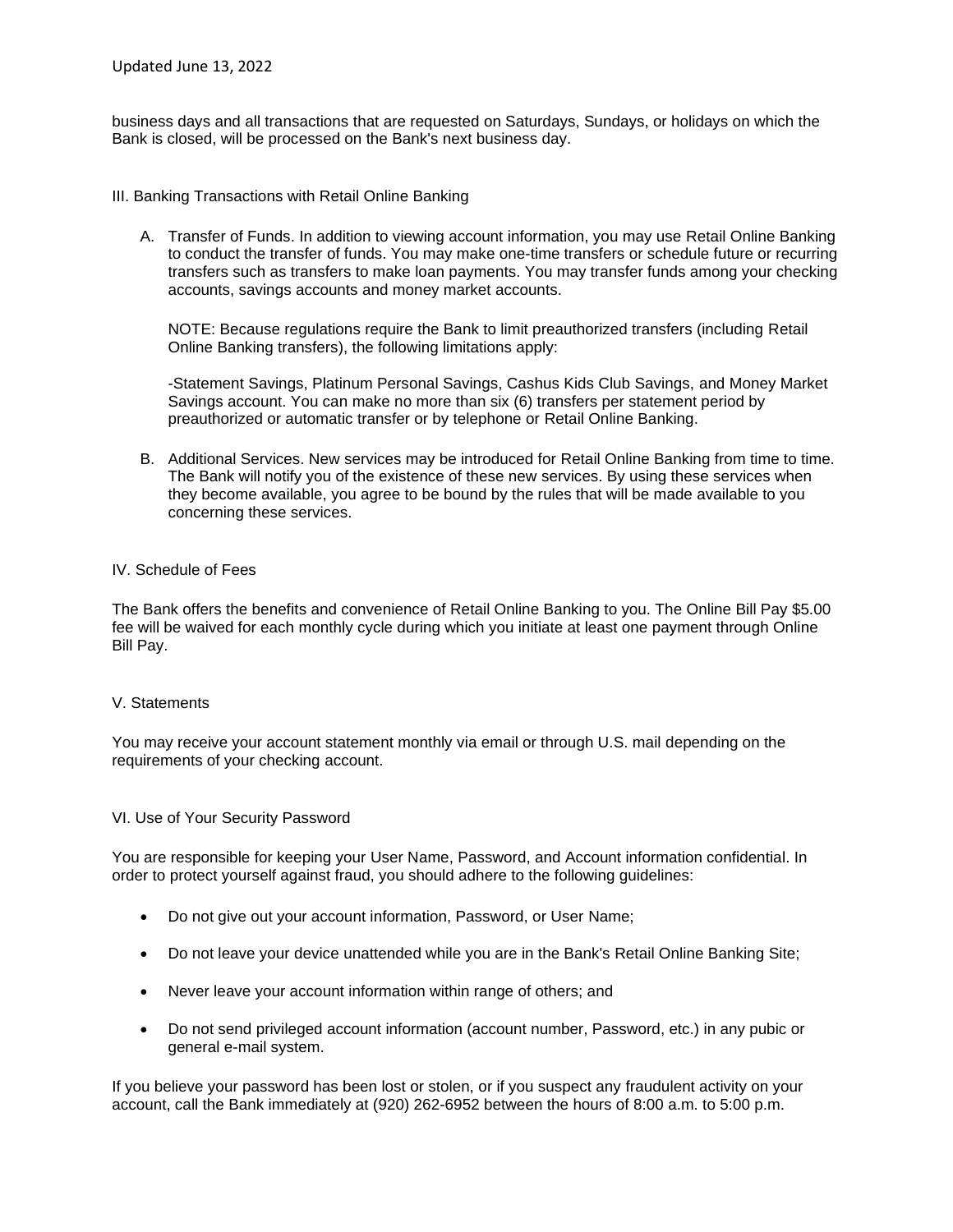Monday through Friday, or between the hours of 8:00 a.m. and 12:00 p.m. on Saturday. Telephoning the Bank is the best way of minimizing your losses and liability.

If you believe your Password has been lost or stolen, please use the change password feature within the Retail Online Banking section of the Web site to change your password.

The protection of your personal information is very important to us. We have added a login security feature, multi-factor authentication or MFA, that helps guard your personal information by adding another layer of identity verification to online financial interactions. MFA works when you log into your online banking on your computer, you will receive a message (text or voice) on your phone with a 6-digit code. You will be asked to enter this code to complete the login process on your computer. This feature takes the place of answering security questions when logging into online banking. This feature will be available in the mobile app with the release of Mobiliti 18.4.

#### VII. Electronic Mail (E-Mail)

If you send the Bank an e-mail message, the Bank will be deemed to have received it on the following business day. You should not rely on e-mail if you need to report an unauthorized transaction from one of your accounts or if you need to stop a payment that is scheduled to occur.

NOTE: E-mail transmissions outside of the Retail Online Banking site are not secure. We advise you not to send us or ask for sensitive information such as account numbers, Password, account information, etc. via any general or public e-mail system. If you wish to contact us electronically, please use the Contact Us section provided in our website. Use this secure form to contact the Bank regarding other concerns of a confidential nature.

#### VIII. Bill Payment Services

A. Description of Service. The Bill Payment Service permits you to use your Internet-enabled device to direct payments from your designated online Bill Payment Account to third parties you wish to pay. Your Bill Payment Account must be a primary checking account. Through the Bill Payment Service, you can pay bills from your Bill Payment Account to businesses or individuals.

All payments you make will be deducted from the checking account that you designate as your Bill Payment Account for the Bill Payment Service. Any payments you wish to make through this Service must be payable in U.S. dollars to a payee located in the continental United States. We reserve the right to restrict types of payees to whom payments may be made using the Service from time to time. You should not use the Bill Payment Service to make payments to settle securities purchases, payments to interest bearing accounts, tax payments, or court ordered payments. Payments for these payees will be your sole responsibility if delayed or improperly processed or credited.

For additional terms, refer to Terms of Service for Ixonia Bank's Bill Payment Service.

#### IX. Linked Accounts

All accounts with the Bank that you enroll in a service will be linked by the tax identification numbers of the persons authorized to access the account. The linked accounts will appear together without regard to the ownership of the accounts. For example, if an authorized user of a linked account accesses the Service, that authorized user will be able to view and access at a single time the following accounts: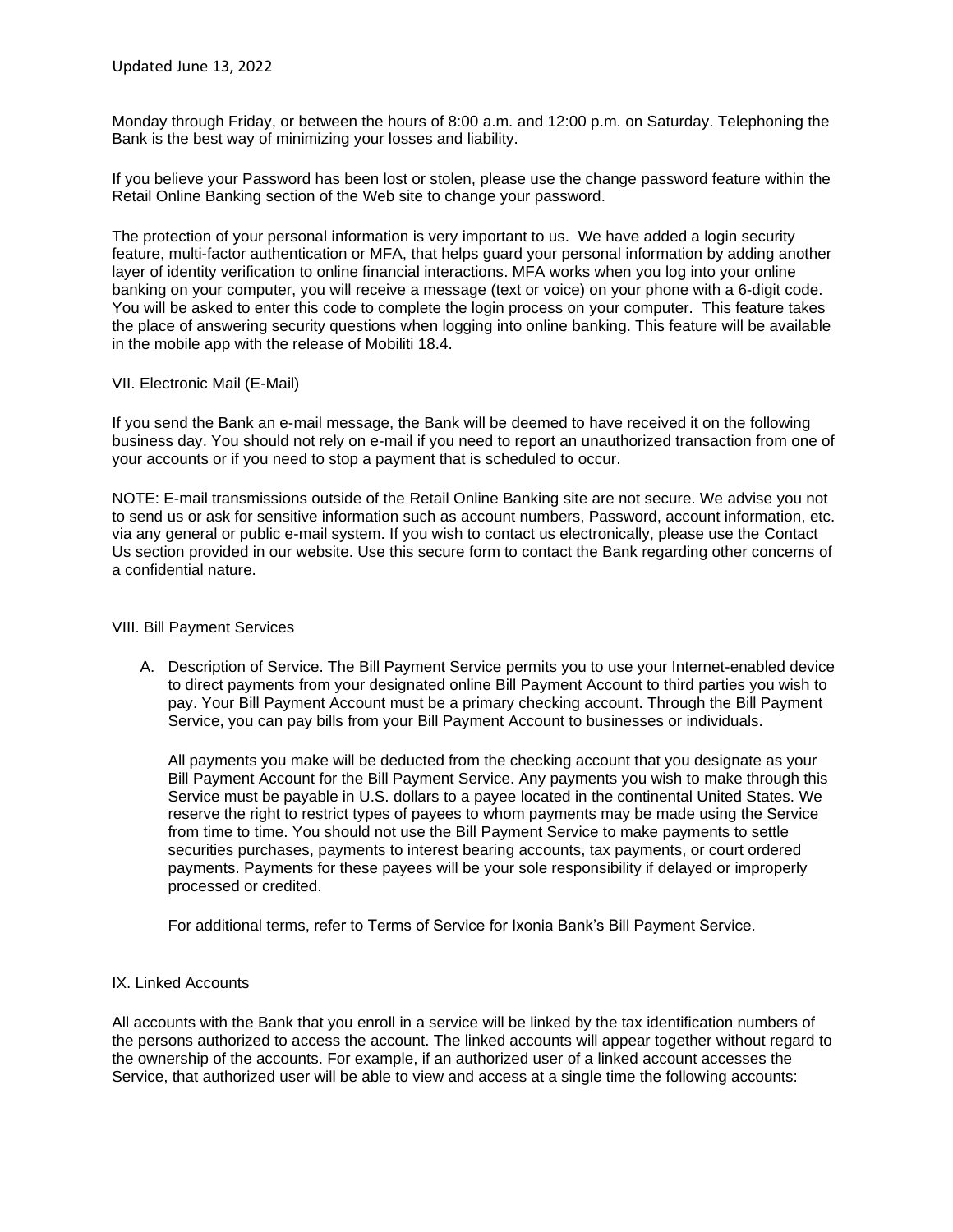- The accounts of the business for which that person is an authorized user;
- The accounts of any other business for which that person is an authorized user; and
- Any consumer accounts for which the person is a co-owner or authorized signer.

## X. Business Accounts

Business accounts will utilize Business Online Banking (unless approved by the Bank) and will need to contact the Business Services Team by one of the following methods:

- By calling (262) 560-7327; or
- Visiting a branch to obtain assistance contacting the Business Services department.

XI. Mobile Banking (Mobiliti™)

The Bank offers the benefits and convenience of Mobile Banking to you for free. See the Mobile Banking Terms and Conditions for further details.

XII. Term and Termination

- A. Term. This Agreement will become effective on the Effective Date and shall remain in full force and effect until termination in accordance with the following provisions.
- B. B. Termination for Cause. We may immediately terminate your electronic banking privileges (including the Bill Payment Service) without notice to you under the following circumstances:

You do not comply with the agreement governing your deposit or loan accounts, or your accounts are not maintained in good standing.

We will promptly notify you if we terminate this Agreement or your use of the Services for any other reason.

- C. Termination for Convenience. To terminate this Agreement, you must notify the Bank and provide your name and address, the Service(s) you are discontinuing, and the termination date of the Service(s). When Bill Payment is terminated, any prescheduled bill payments made through Retail Online Banking will also be terminated. You may notify the Bank by one of the following methods:
	- o By calling (920) 262-6952,
	- $\circ$  By writing a letter and either sending it to the following address: Ixonia Bank, Attention: Customer Solutions Department, PO Box 110, Ixonia WI 53036; or by giving it to a Customer Service Representative at the bank.

If you are not paying a monthly service charge for the Service, we may convert your account to inactive status if you do not sign on to the Service or have any transaction scheduled through the Service during any consecutive 90-day period. If your account is considered inactive, you must contact us to have the Service activated before you will be able to schedule any transaction through the Service.

XIII. Electronic Fund Transfer Provisions For Consumers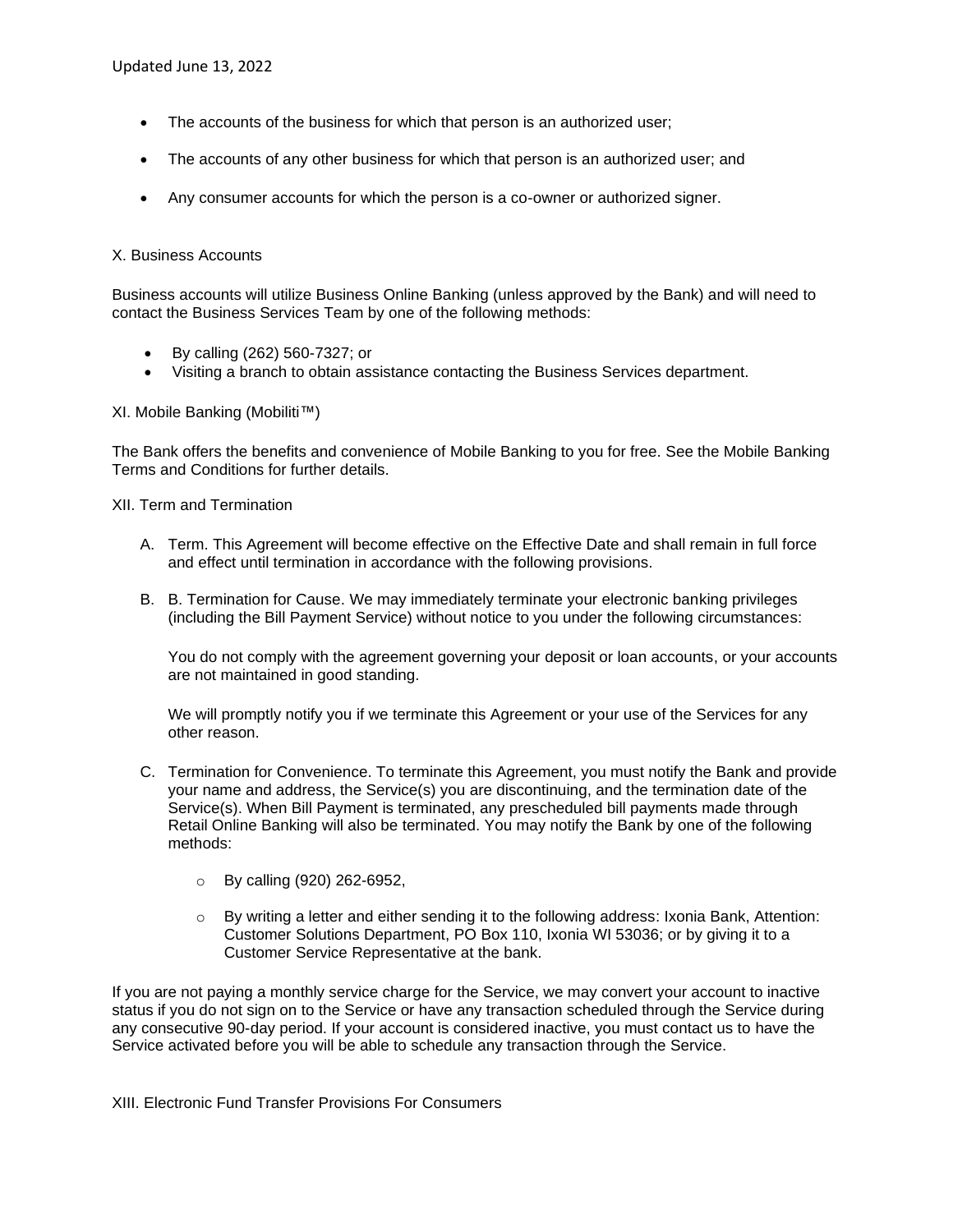1. Applicability. These provisions are only applicable to online electronic fund transfers which credit or debit a consumer's checking, savings or other asset account and are subject to the Federal Reserve Board's Regulation E (an "EFT"). When applicable, the Bank may rely on any exceptions to these provisions, which are contained in Regulation E. All terms are stated in the Agreement and Disclosure for Electronic Funds Transfers.

XIV. Ixonia Bank Notifi Alerts Terms and Conditions

## **Liability**

A. OUR LIABILITY. THIS SECTION EXPLAINS OUR LIABILITY TO YOU ONLY TO THE EXTENT THAT ANY OTHER AGREEMENTS, NOTICES OR DISCLOSURES HAVE NOT SEPARATELY DISCLOSED OUR LIABILITY. IN NO EVENT SHALL WE BE LIABLE TO YOU FOR FAILURE TO PROVIDE ACCESS TO YOUR RETAIL ONLINE BANKING OR BILL PAYMENT SERVICES ACCOUNTS. UNLESS OTHERWISE REQUIRED BY APPLICABLE LAW, WE ARE ONLY RESPONSIBLE FOR PERFORMING THE RETAIL ONLINE BANKING AND BILL PAYMENT SERVICES AS DELINEATED IN THIS AGREEMENT.

WE WILL BE LIABLE FOR THE AMOUNT OF ANY MATERIAL LOSSES OR DAMAGES INCURRED BY YOU AND RESULTING DIRECTLY FROM OUR GROSS NEGLIGENCE OR WILLFUL MISCONDUCT.

YOU AGREE TO RELEASE, HOLD HARMLESS AND INDEMNIFY THE BANK FROM AND AGAINST ALL CLAIMS, LIABILITIES AND EXPENSES, WHETHER IN CONTRACT, TORT, STATUTE OR OTHER LEGAL THEORY ARISING FROM ANY PROPERTY LOSS/DAMAGE, PERSONAL INJURY OR DEATH RESULTING FROM ANY ACT OR OMISSION BY BANK (EXCEPT GROSS NEGLIGENCE OR WILLFUL MISCONDUCT) ASSOCIATED WITH THE SERVICE FOR ANY OF THE FOLLOWING:

- If through no fault of the Bank, you do not have enough money in your account to make the transfer.
- If circumstances beyond our control (such as fire, flood, power outage, equipment or technical failure or breakdown) prevents the transfer despite reasonable precautions that we have taken.
- If there is a hold on your account, or if access to your account is blocked, in accordance with banking policy.
- If your funds are subject to a legal proceeding or other encumbrance restricting the transfer.
- If your transfer authorization terminates by operation of law.
- If you believe someone has accessed your accounts without your permission and you fail to notify the Bank immediately.
- If you have not properly followed the instructions on how to make a transfer included in this Agreement.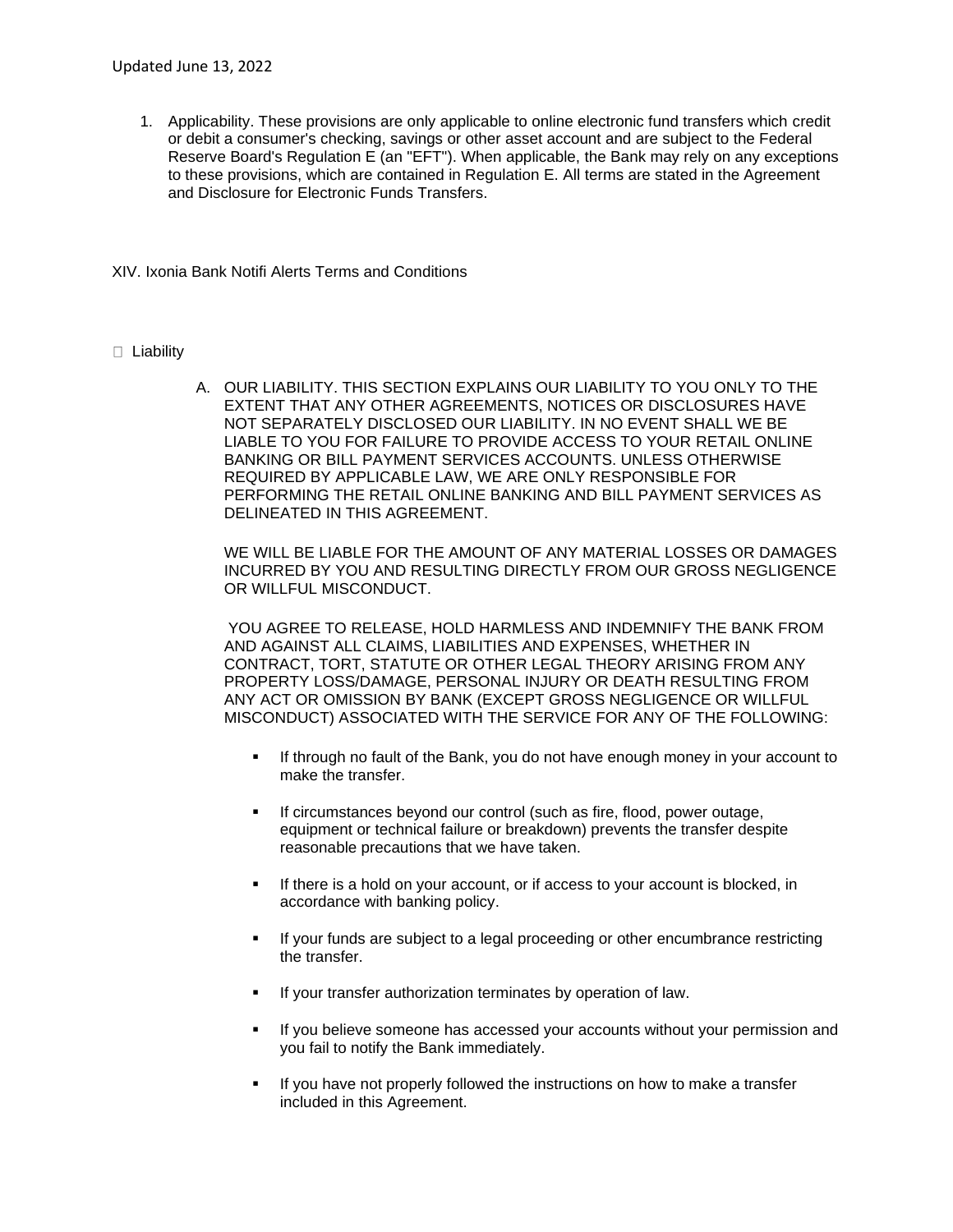- If we have received incomplete or inaccurate information from you or a third party involving the account or transfer.
- If we have a reasonable basis for believing that unauthorized use of your Password or account has occurred or may be occurring or if you default under this Agreement, the deposit account agreement, a credit agreement or any other agreement with us, or if we or you terminate this Agreement.

IN NO EVENT SHALL WE HAVE ANY LIABILITY TO YOU OR ANY THIRD PARTY FOR ANY PUNITIVE, SPECIAL, OR CONSEQUENTIAL DAMAGES RESULTING FROM OR ARISING OUT OF THIS AGREEMENT.

- A. INDEMNIFICATION. YOU AGREE TO INDEMNIFY, DEFEND AND HOLD US, OUR AFFILIATE COMPANIES, DIRECTORS, OFFICERS, EMPLOYEES AND AGENTS HARMLESS AGAINST ANY THIRD PARTY CLAIM, DEMAND, SUIT, ACTION OR OTHER PROCEEDING AND ANY EXPENSES RELATED TO A RETAIL ONLINE BANKING OR BILL PAYMENT ACCOUNT.
- B. THIRD PARTIES. WE ARE NOT LIABLE FOR ANY LOSS OR LIABILITY RESULTING FROM ANY FAILURE OF YOUR EQUIPMENT OR SOFTWARE, OR THAT OF AN INTERNET BROWSER PROVIDER, BY AN INTERNET ACCESS PROVIDER, OR BY AN ONLINE SERVICE PROVIDER, NOR WILL WE BE LIABLE FOR ANY DIRECT, INDIRECT SPECIAL OR CONSEQUENTIAL DAMAGES RESULTING FROM YOUR ACCESS TO OR FAILURE TO ACCESS A RETAIL ONLINE BANKING OR BILL PAYMENT ACCOUNT.
- C. Virus Protection. The Bank is not responsible for any electronic virus or viruses that you may encounter. We suggest that you routinely scan your device using a virus protection product. An undetected virus may corrupt and destroy your programs, files, and your hardware.
- □ General Terms and Conditions

A. Bank Agreements. In addition to this Agreement, you and the Bank agree to be bound by and comply with the requirements of the agreements applicable to each of your Online Accounts. Your use of Retail Online Banking or the Bill Payment Service is your acknowledgment that you have received these agreements and intend to be bound by them.

B. Changes and Modifications. The Bank may modify the terms and conditions applicable to the Services from time to time. We may send any notice to you via e-mail and you will have to be deemed to have received it three days after it is sent. The revised terms and conditions shall be effective at the earliest date allowed by applicable law. We reserve the right to terminate this Agreement and your use of the Services in whole or in part at any time without prior notice.

C. Assignment. We may assign this Agreement to an affiliate of the Bank of any successor in interest in the event of a merger, reorganization, change of control, acquisition or sale of all or substantially all assets of the business to which this Agreement is related without the other party's prior written consent.

D. Notices. Unless otherwise required by applicable law, any notice or written communication given pursuant to this Agreement may be sent to you electronically.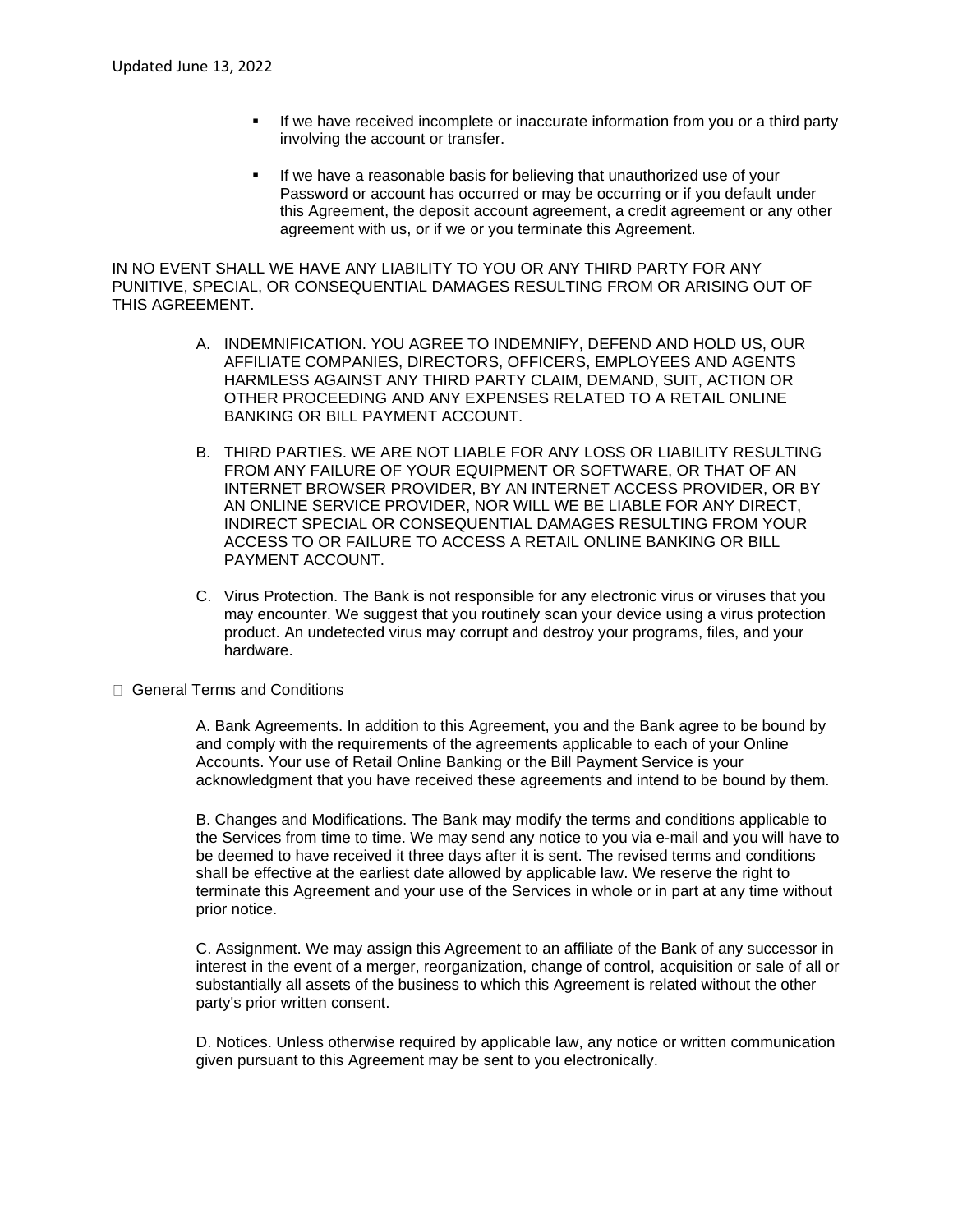E. Disclosure of Information. We will only disclose information to third parties about your account or transfers you make under the following circumstances:

- Where it is necessary for the provision of Retail Online Banking and for completing transfers;
- In order to verify the existence and condition of your account for a third party, such as a credit bureau or merchant;
- In order to comply with government or court orders, or other reporting requirements;
- If you give us your permission;
- To the Bank's affiliated companies.

F. Governing Law. This Agreement is governed by the laws of the State of Wisconsin and applicable federal law.

#### Ixonia Bank Alerts Terms and Conditions

Alerts. Your enrollment in Ixonia Bank Online Banking and/or Mobile Banking (the "Service") includes enrollment to receive transaction alerts and notifications ("Alerts"). Alerts are electronic notices from us that contain transactional information about your {name of Financial Institution} account(s). Account Alerts and Additional Alerts must be managed and/or added online through the Service. We may add new alerts from time to time or cancel old alerts. We usually notify you when we cancel alerts but are not obligated to do so. {name of Financial Institution} reserves the right to terminate its alerts service at any time without prior notice to you.

Methods of Delivery. We may provide alerts through one or more channels ("endpoints"): (a) a mobile device, by text message, (b) a mobile device, by push notification; (c) an email account, by an e-mail message; or (d) your Ixonia Bank Online Banking message inbox. You agree to receive alerts through these endpoints, and it is your responsibility to determine that each of the service providers for the endpoints described in (a) through (c) above supports the email, push notification, and text message alerts provided through the alerts service. Please be advised that text or data charges or rates may be imposed by your endpoint service provider. Alert frequency varies by account and preferences. You agree to provide us a valid mobile phone number or email address so that we may send you alerts. If your email address or your mobile device's number changes, you are responsible for informing us of that change. Your alerts will be updated to reflect the changes that you communicate to us with regard to your primary and secondary email addresses or mobile device number.

Alerts via Text Message. To stop alerts via text message, text "STOP" to 41952 at anytime. Alerts sent to your primary email address will be unaffected by this action. To restore alerts on your mobile phone, just visit the alerts tab in Ixonia Bank Online Banking. For help with SMS text alerts, text "HELP" to 41952. In case of questions please contact customer service at 920-262-6952. Our participating carriers include (but are not limited to) AT&T, SprintPCS, T-Mobile®, U.S. Cellular®, Verizon Wireless, MetroPCS.

Limitations. Ixonia Bank provides alerts as a convenience to you for information purposes only. An alert does not constitute a bank record for the deposit or credit account to which it pertains. We strive to provide alerts in a timely manner with accurate information. However, you acknowledge and agree that your receipt of any alerts may be delayed or prevented by factor(s) affecting your mobile phone service provider, internet service provider(s) and other factors outside Ixonia Bank's control. We neither guarantee the delivery nor the accuracy of the contents of each Alert. You agree to not hold Ixonia Bank,